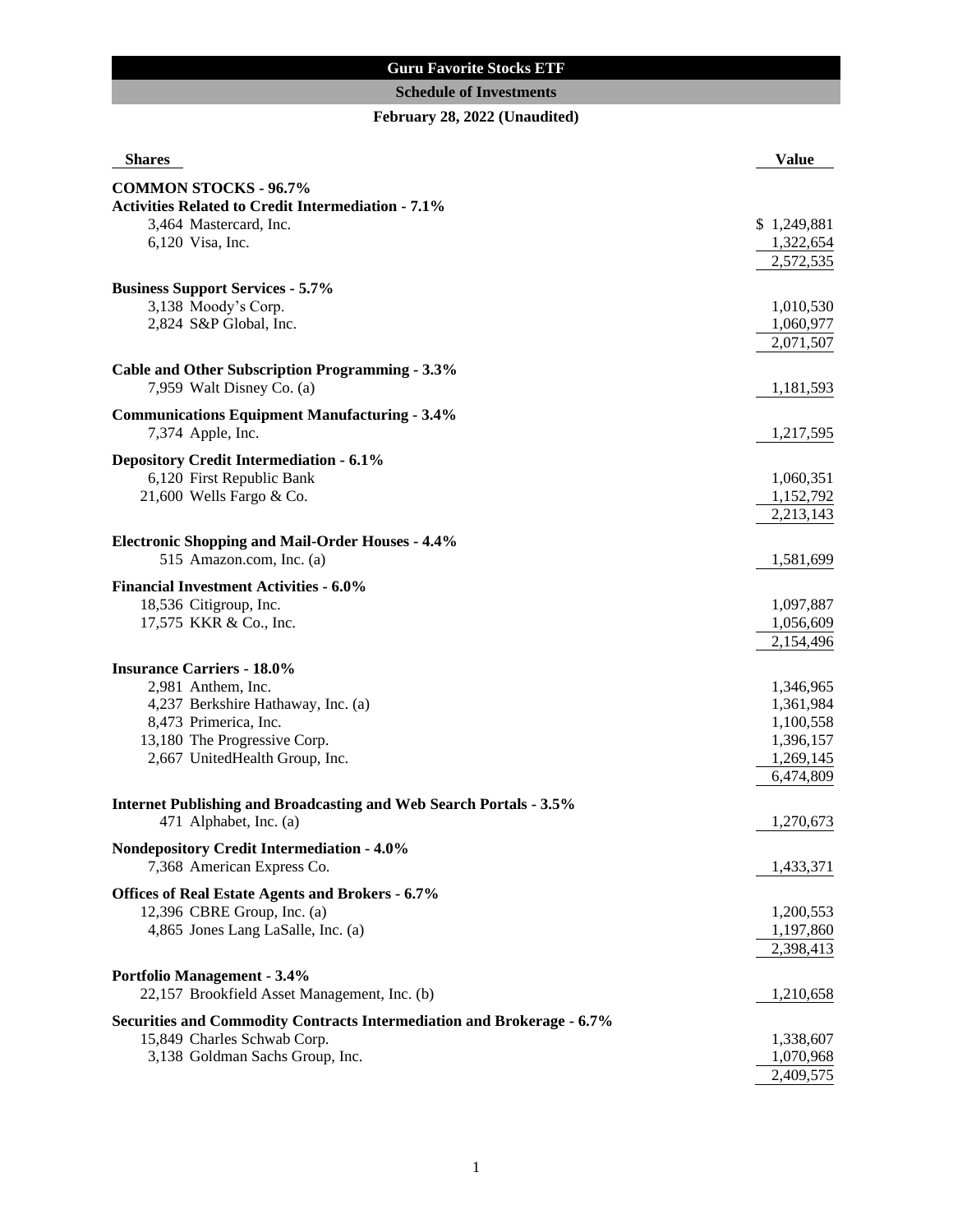## **Guru Favorite Stocks ETF**

### **Schedule of Investments (Continued)**

**February 28, 2022 (Unaudited)**

| <b>Shares</b>                                                            | <b>Value</b> |
|--------------------------------------------------------------------------|--------------|
| <b>Semiconductor and Other Electronic Component Manufacturing - 3.8%</b> |              |
| 15,376 Micron Technology, Inc.                                           | \$1,366,311  |
| Software Publishers - 11.2%                                              |              |
| 3,137 Fair Isaac Corp. (a)                                               | 1,478,123    |
| 5,334 Microsoft Corp.                                                    | 1,593,746    |
| 12,710 Oracle Corp.                                                      | 965,579      |
|                                                                          | 4,037,448    |
| Wired and Wireless Telecommunications Carriers - 3.4%                    |              |
| 26,296 Comcast Corp.                                                     | 1,229,601    |
| TOTAL COMMON STOCKS (Cost \$36,361,361)                                  | 34,823,427   |
| <b>REAL ESTATE INVESMENT TRUSTS - 3.0%</b>                               |              |
| 4,707 American Tower Corp.                                               | 1,067,877    |
| TOTAL REAL ESTATE INVESMENT TRUSTS (Cost \$1,280,775)                    | 1,067,877    |
| <b>MONEY MARKET FUNDS - 0.3%</b>                                         |              |
| 101,084 First American Government Obligations Fund - Class X, 0.03% (c)  | 101,084      |
| TOTAL MONEY MARKET FUNDS (Cost \$101,084)                                | 101,084      |
| TOTAL INVESTMENTS (Cost \$37,743,220) - 100.0%                           | 35,992,388   |
| Other Assets in Excess of Liabilities - 0.0% (d)                         | 6,786        |
| TOTAL NET ASSETS - 100.0%                                                | \$35,999,174 |
| Percentages are stated as a percent of net assets.                       |              |

# (a) Non-Income producing security.

# (b) Foreign issued security.

# (c) Rate shown is the 7-day effective yield.

(d) Less than \$.005.